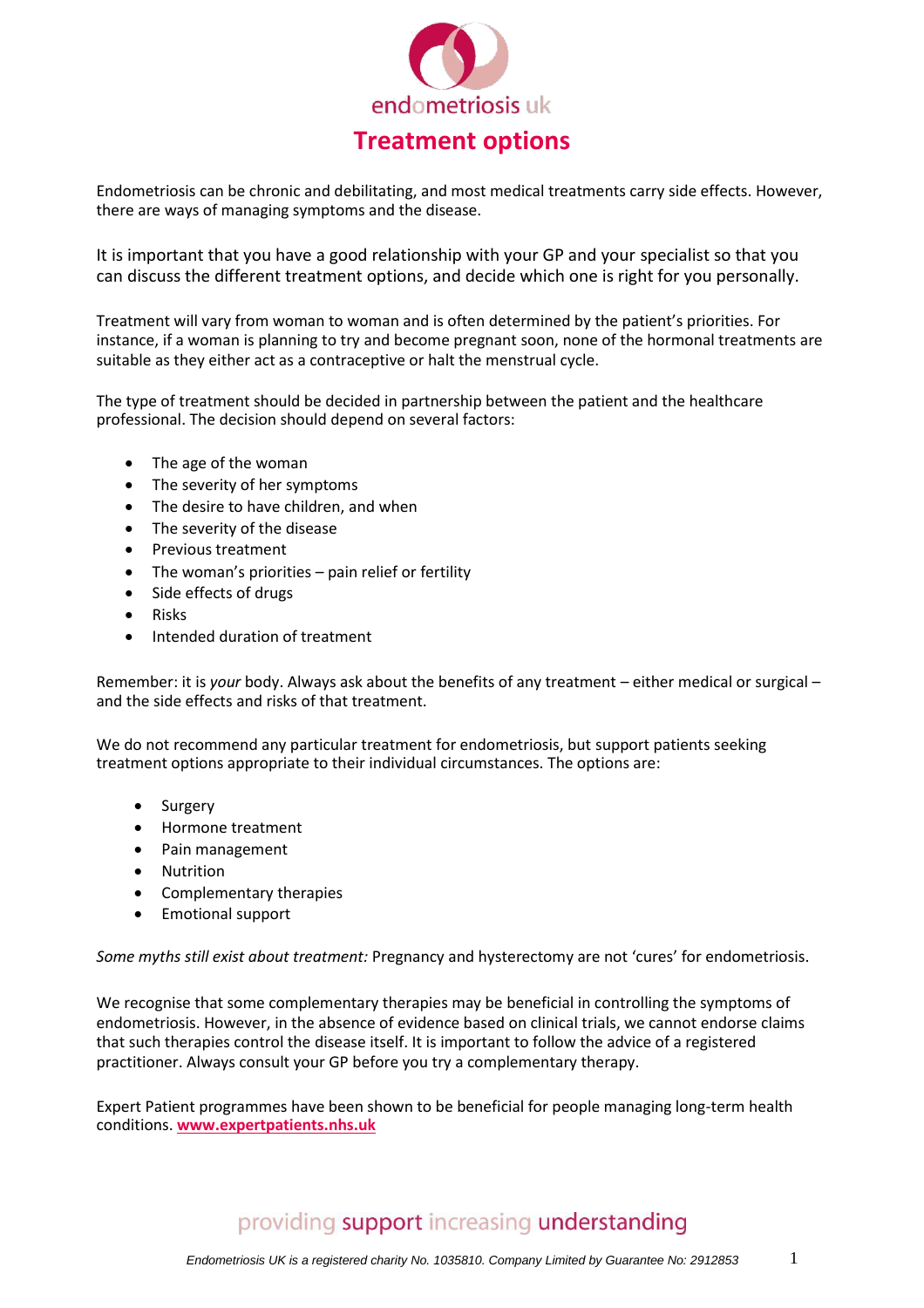

## **Medical therapies**

There are many different medical therapies used in the management of endometriosis. These can generally be divided into three groups:

- Analgesia pain killers and pain modifiers
- Disease reducing hormonal
- Assisted reproduction more information about this can be found in our *Fertility* fact-sheet

#### **Analgesia**

Pain medication avoids the use of hormones so it does not prevent the growth of endometriosis; however, the management of pain is an important part of managing the condition. When taken appropriately, pain medication can be extremely effective. Either painkillers, or drugs that modify the way the body handles pain, can be used.

Some women are reluctant to use pain medication to reduce pain, and feel that they are just 'masking' this symptom. However, if the body becomes accustomed to being in pain, it could lead to neuropathic pain (when the function of a nerve/s is affected in a way that sends pain messages to the brain, even if there is no injury or tissue damage to trigger the pain). *See 'Pain Management' below for more information.*

### **Hormonal treatments**

These are treatments that are used to act on the endometriosis and stop its growth. They either put the woman into a pseudo-pregnancy or pseudo-menopause. (Pseudo means simulated or artificial – both states are reversed when the patient has stopped taking the hormones.)

In addition, testosterone derivatives are occasionally used to mimic the male hormonal state; these drugs are generally synthetic hormones. While not all of the hormonal drugs used to treat endometriosis are licensed as a contraceptive, they all have a contraceptive effect, so are not used if the patient is trying to become pregnant. Please note: only the oral contraceptive pill and the Mirena IUS are licensed as contraceptives, so barrier methods of contraception (e.g. condoms) should be used if using other treatments as an extra precaution.

All of the hormonal drugs carry side effects and are equally effective as treatments for endometriosis, so it's often the side effects that will dictate the choice of drug.

### *Drugs used that mimic pregnancy:*

- Combined oral contraceptive pill
- Progestagens
- Mirena IUS<sup>®</sup>

Pregnancy is characterised by higher levels of progesterone, thus taking progestagens (the synthetic form of progesterone) mimics the state of pregnancy. During pregnancy the endometrium is thin and also inactive.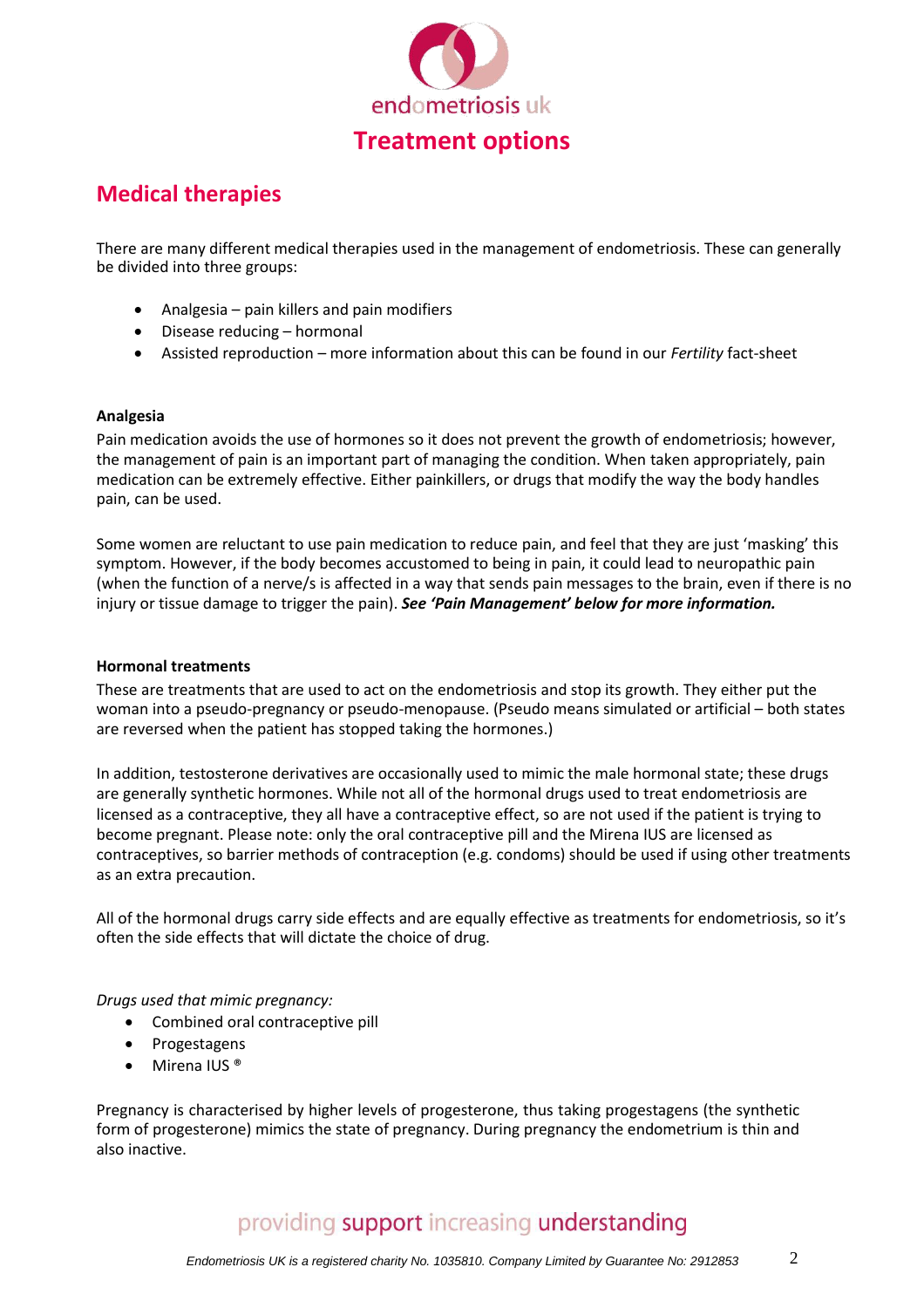

*Drugs that mimic menopause:*

GnRH analogues

GnRH analogues are a form of the naturally occurring GnRH, which is produced in a part of the brain called the hypothalamus. GnRH analogues stop the production of the hormones FSH and LH. The ovaries switch off and temporarily stop producing eggs and the hormone oestrogen.

### *Male hormone drugs – testosterone derivatives:*

Danazol and Gestrinone

Danazol and Gestrinone are a derivatives of the male hormone, testosterone. They lower oestrogen levels which directly switches off the growth of the endometrium (lining of the womb).

## **Drugs that mimic pregnancy**

### **The Combined oral contraceptive pill (cOCP)**

COCPs are tablets containing synthetic oestrogen and progestagen (female hormones). The combination of these hormones in the pill is similar to that in pregnancy, causing the menstrual cycle to stop, hence the symptoms of endometriosis being reduced.

The pill is commonly used to treat endometriosis prior to a definite diagnosis as most women who take it do not suffer from side effects. It can also be taken safely for many years. The pill can be taken continuously (without a monthly break) to avoid bleeding.

Although there is limited data on its use to treat endometriosis, there are a few studies that have assessed the pill's effectiveness. One particular review compared the use of the pill to Zoladex over a six month period. The Zoladex relieved dysmenorrhoea (painful menstruation) more effectively because it stops periods, but there were no differences between the two treatments for dypareunia (painful sex) and non-menstrual pain. Based on the side effects of each treatment it was concluded that the pill may be preferable as a treatment overall and has the advantage that it can be safely continued long-term until the menopause in fit and healthy, non-smoking women.

### **Progestagens**

The female sex hormone progesterone stops the endometrium (womb lining) from growing. If the endometrium is exposed to progesterone for a prolonged amount of time it will become thin and inactive. This is also the effect the hormone has on endometriosis.

Progestagens are synthetic progesterone hormones, which are used to recreate this effect on the endometrium and endometriosis. The dose of the drug is usually adjusted until periods stop.

There are different types of progestagens available, which may have varying side effects. They are also available in different forms – see table below: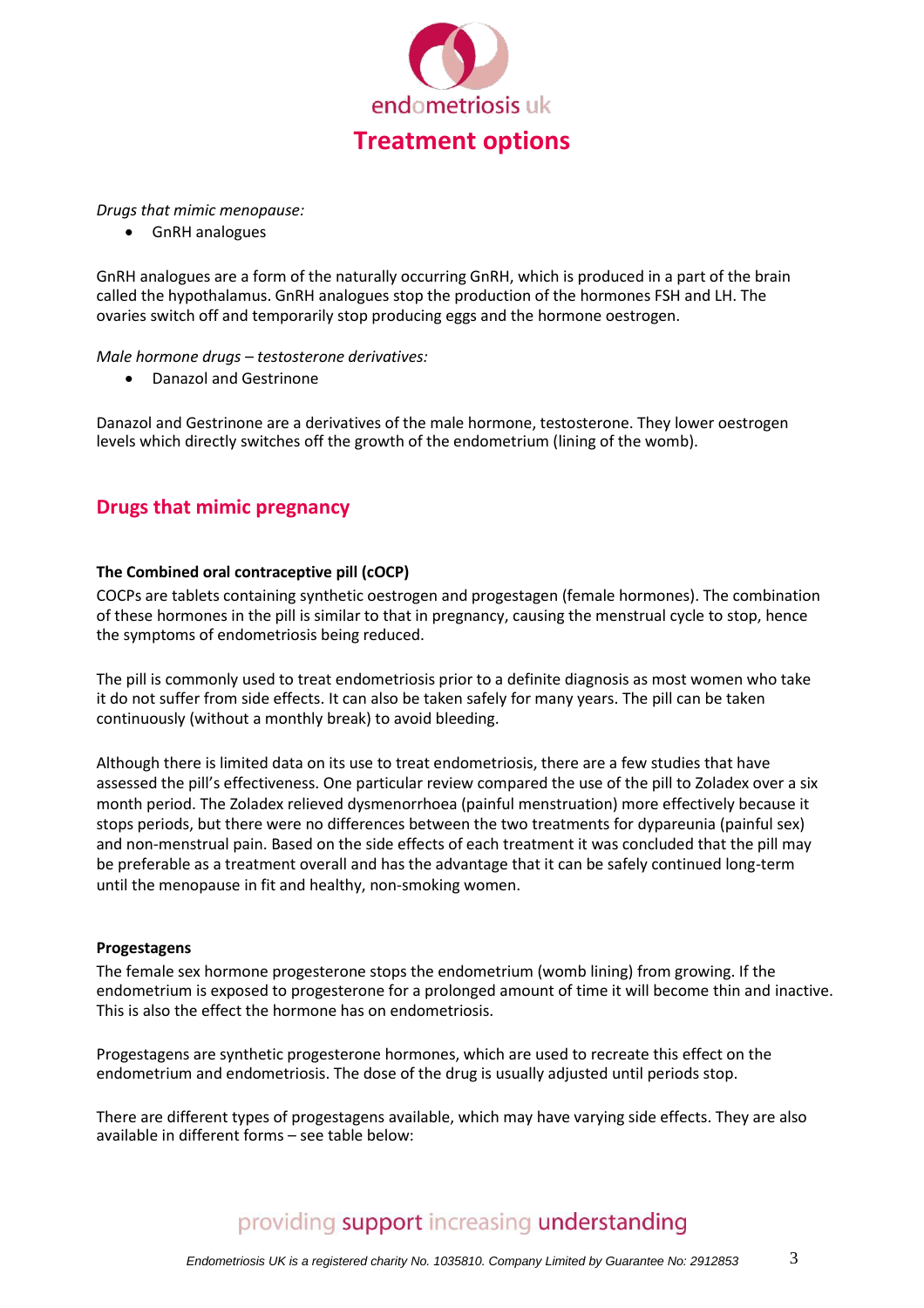

## **Treatment options**

|                         | <b>GENERIC NAME</b>               | <b>TRADE NAME</b>                                                                             | <b>HOW IS IT ADMINISTERED?</b>    |
|-------------------------|-----------------------------------|-----------------------------------------------------------------------------------------------|-----------------------------------|
| <b>CONGE</b><br>LICENSE | Norethisterone<br>(Norethindrone) | Norethisterone <sup>®</sup><br>Primolut N®<br>Utovlan <sup>®</sup><br>Noristerat <sup>®</sup> | Oral<br>Oral<br>Oral<br>Injection |
|                         | Medroxy-progesterone acetate      | Provera <sup>®</sup>                                                                          | Oral                              |
|                         | Etonogestrel                      | Implanon <sup>®</sup>                                                                         | Implant                           |
|                         | Dydrogesterone                    | Duphaston                                                                                     | Oral                              |
|                         | Levonorgestrel                    | Mirena <sup>®</sup>                                                                           | <b>IUS</b>                        |
|                         | Desogestrel                       | Cerazette <sup>®</sup>                                                                        | Oral                              |

### **Common side effects of using progestagens include:**

- Acne
- Depression
- Bloating
- Breakthrough bleeding
- Breast discomfort
- Fluid retention
- Headaches
- Irregular bleeding
- Moodiness
- Nausea
- Prolonged bleeding
- Vomiting
- Weight gain

Heavy irregular bleeding can usually be overcome by increasing the dose until the bleeding stops. Breakthrough bleeding can usually be overcome by taking oestrogen for seven days.

The side effects of progestagens are reversible, and usually disappear soon after completing treatment. This is with the exception of depot medroxyprogesterone acetate, with which the side effects disappear soon after the drug has been eliminated from the body. This may take weeks or months depending on the dosage used and the body's ability to metabolise the drug.

There are no known long-term side effects of progestagen treatment.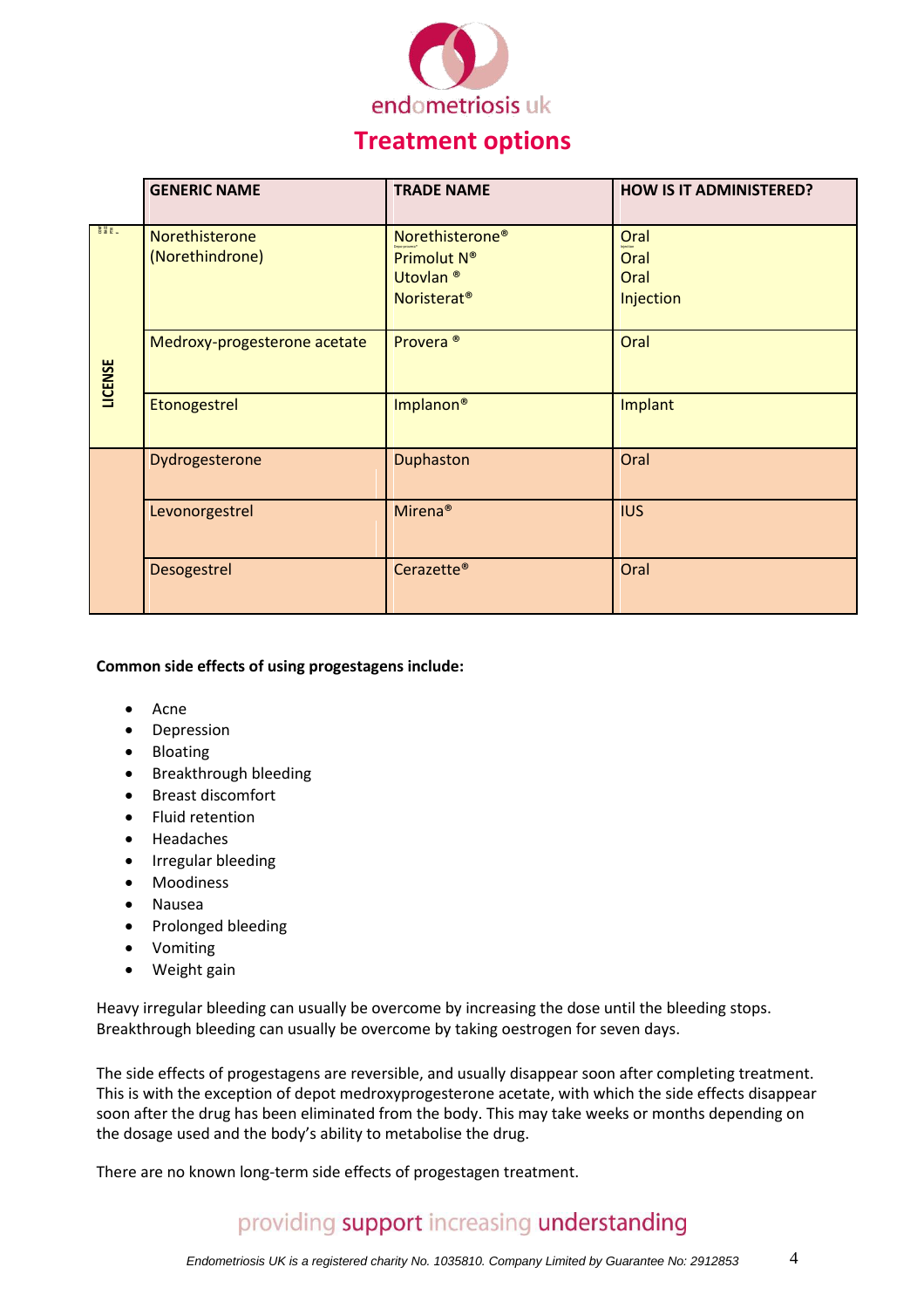

## **Drugs that mimic menopause**

### **GnRH analogues – Gonadotrophin Releasing Hormone analogues**

GnRH is hormone that we naturally produce, and GnRH analogues are a family of drugs that are chemically similar to this natural hormone.

The growth of endometrium (lining of the womb) and endometriosis is dependent upon the action of hormones, including GnRH.

GnRH analogues stop the ovaries from being stimulated and stop the woman from producing oestrogen. Therefore, the endometrium and endometriosis do not grow.

#### **GnRH analogues available:**

| <b>GENERIC NAME</b> | <b>TRADE NAME</b>                                | <b>HOW IS IT ADMINISTERD?</b>                    |
|---------------------|--------------------------------------------------|--------------------------------------------------|
| Goserelin           | Zoladex <sup>®</sup>                             | Injection                                        |
| Luprorelin          | Prostap SR®                                      | Injection                                        |
| Naferelin           | Synarel <sup>®</sup>                             | Nasal spray                                      |
| Triptorelin         | Decapeptyl <sup>®</sup><br>Gonapeptyl®           | Injection<br>Implant or injection                |
| <b>Buserelin</b>    | Suprecure <sup>®</sup><br>Suprefact <sup>®</sup> | Implant or nasal spray<br>Implant or nasal spray |

#### **Side effects of using GnRH analogues**

Low oestrogen levels created by the use of GnRH analogues can have adverse side effects. The use of these drugs is limited to six months due to the side effect of thinning of the bone; however the symptoms and loss of bone can be greatly reduced with HRT (hormone replacement therapy.

Common side effects experienced when using GnRH analogues are:

- Headaches
- Hot flushes
- Irritability
- Joint stiffness
- Night sweats
- Poor libido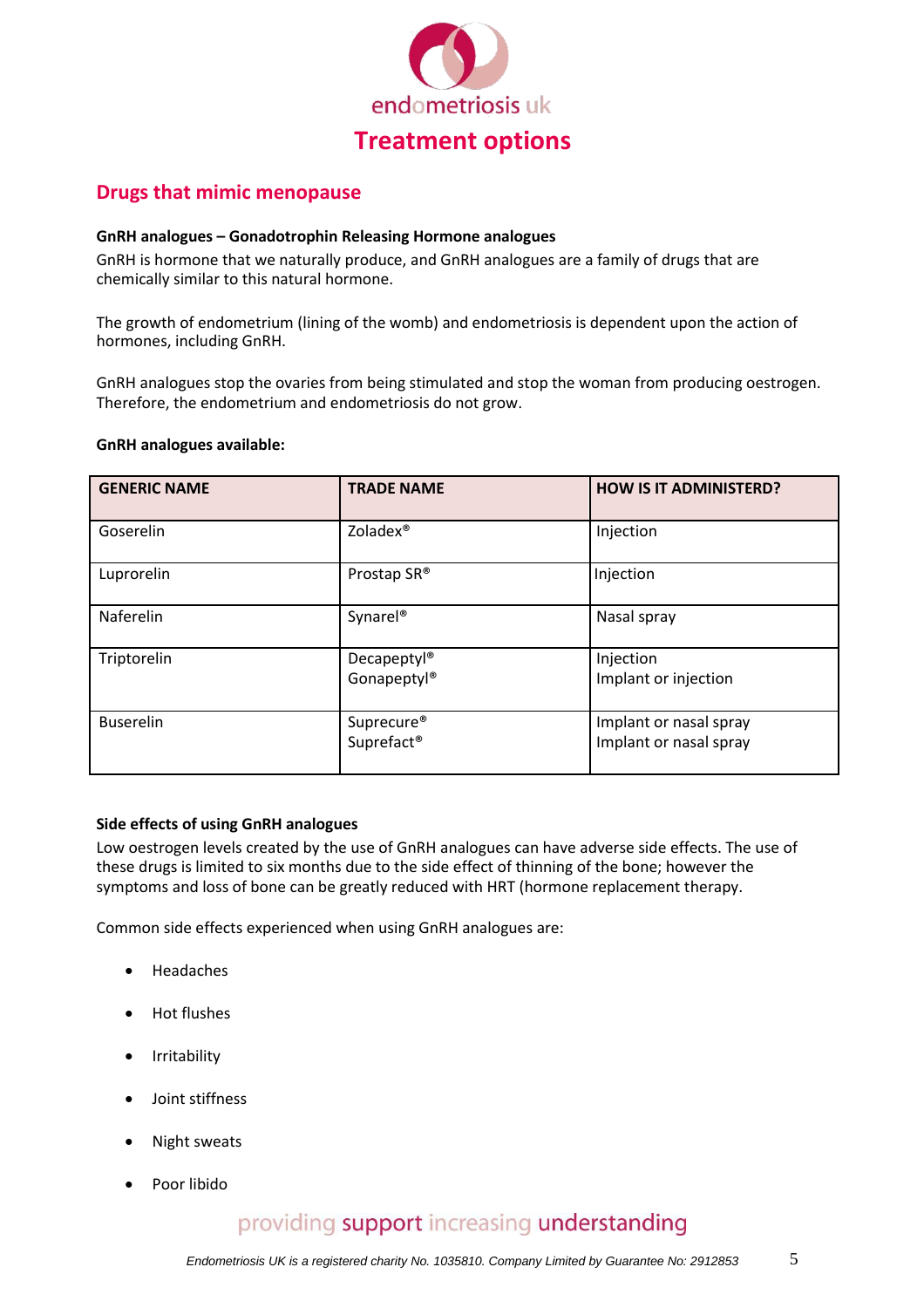

- Thinning of the bones
- Vaginal dryness

### **Using addback HRT to combat symptoms**

HRT is typically used to reduce the symptoms that menopausal women may experience, so as GnRH analogues create a pseudo menopausal state, it can also be used to minimise the symptoms of this treatment. This is also known as 'addback' therapy.

The use of HRT may also allow for longer length of treatment, or repeated course of treatment with GnRH analogues.

It is probable that the risks associated with HRT do not apply to women who are taking GnRH analogues or have had a hysterectomy, unless they are naturally very near the age of menopause. This is because these women are just replacing hormones that their body would be producing naturally had they not had received either of these treatments.

### **Male hormone drugs – testosterone derivatives:**

#### **Danazol and Gestrinone**

These are derivatives of the male hormone, testosterone. It acts on the pituitary (a hormone producing gland in the brain) and the ovaries, leading to lower oestrogen levels. This causes both the endometrium and endometriosis to stop growing, and periods will stop.

However, these drugs are rarely used nowadays as the side effects are not well tolerated.

### **Side effects of testosterone derivatives:**

- Acne and oily skin
- Bloating
- Decreased breast size
- Decreased libido
- Deepened voice (may be irreversible)
- Headaches
- Hot flushes
- Increased body hair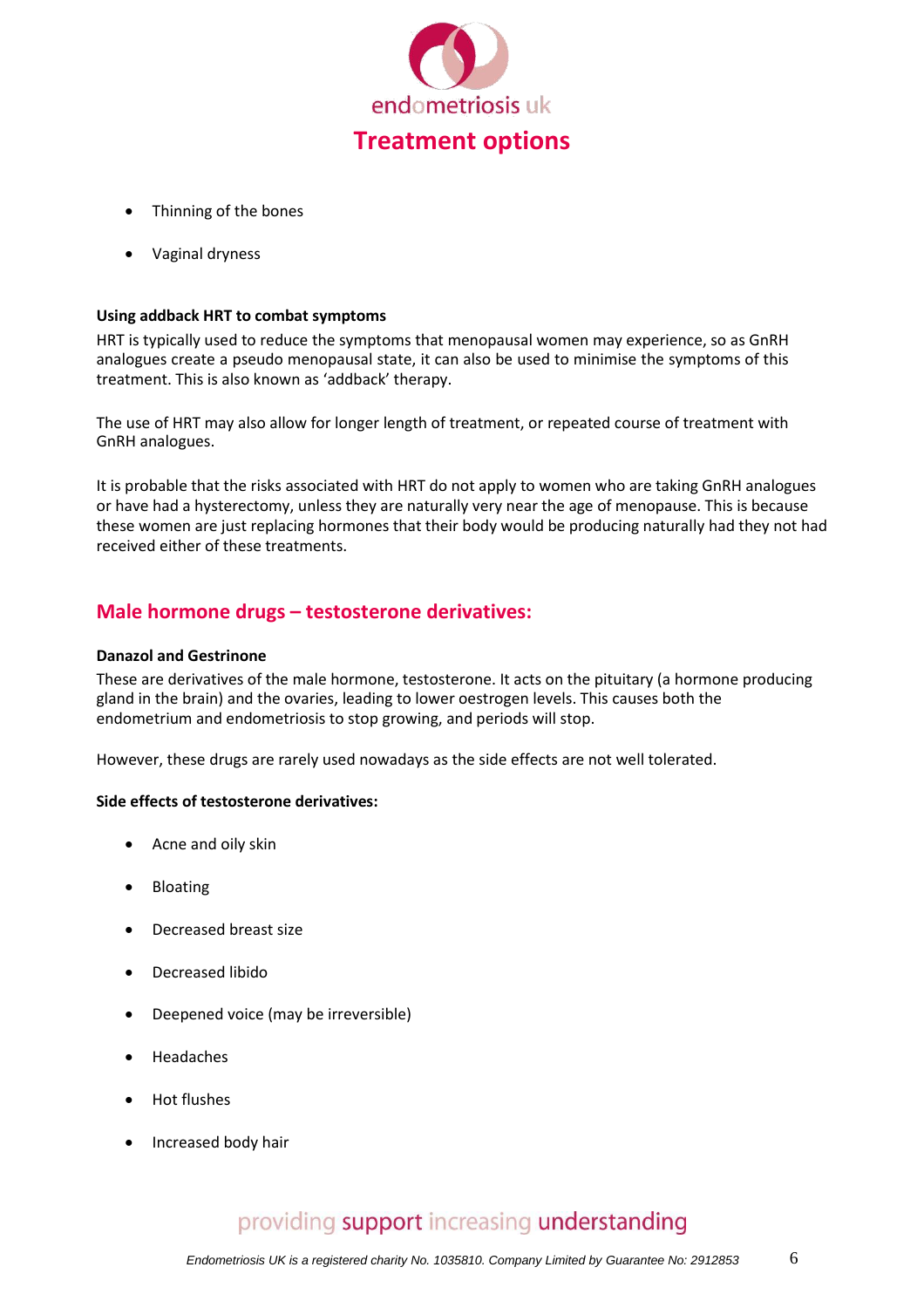

- Menstrual spotting
- Muscle cramps
- Weight gain

## **Surgery**

As a treatment for endometriosis, surgery can be used to alleviate pain by removing the endometriosis, dividing adhesions or removing cysts. Surgery is also used to diagnose the disease and can be used to improve fertility. Please refer to our information pack on *fertility* for further information on surgery for this topic.

There are two options of surgery for treating endometriosis:

### **Conservative surgery**

This aims to remove or destroy the deposits of endometriosis and is usually done via a laparoscopy (keyhole surgery). The surgeon can either cut out the endometriosis or destroy it using heat or laser. Although surgery can provide relief from symptoms, they can recur in time. Please see our factsheet on laparoscopic surgery for endometriosis for more details.

### **Radical surgery**

This refers to a hysterectomy or oophorectomy:

*Hysterectomy* is the removal of the womb, and is performed under general anaesthetic. It can be done with or without removing the ovaries. If the ovaries are left in place then the chance of endometriosis returning is increased. Some women need a further operation to remove the ovaries at a later date.

**Oopherectomy** is the removal of the ovaries. When both ovaries are removed, the surgical procedure is called "bilateral oopherectomy," whereas the removal of only one ovary is called "unilateral oopherectomy." When both ovaries are removed, a woman will experience an instant and irreversible menopause.

These procedures may be considered for a number of reasons. The decision to have either of these procedures is a big one to make – they are irreversible, so all options should be considered. The patient and their surgeon should discuss in full, all the advantages and disadvantages of each surgery. Whether HRT will be needed or not should also be considered.

All surgery carries risks, and these should be considered prior to undergoing any procedure. For further information on surgery, please see our factsheet on laparoscopic surgery for endometriosis, and our information pack on hysterectomy.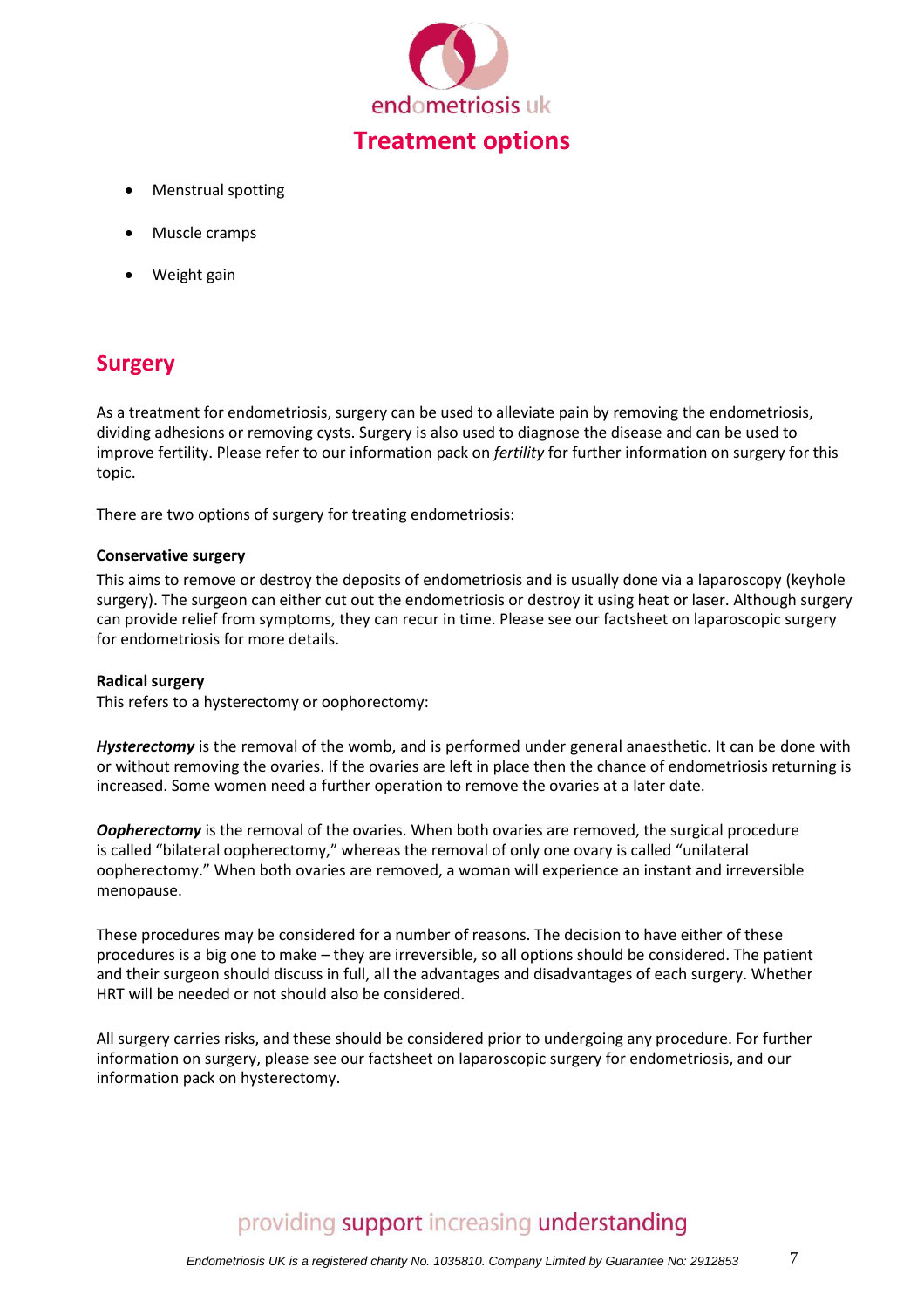

### **Pain management** (also see 'Analgesia' in the Medical Therapy section above)

Pain is experienced by the stimulation of pain nerves. There are two types of pain that women with endometriosis may experience; **acute pain** and **chronic pain**.

**Acute pain** refers to pain that results from an injury or diseased tissue. When the injury has finished healing, the correlating pain will subside because the pain nerves stop being stimulated. For example, pain associated with the release of an egg from the ovary would be acute pain.

**Chronic pain** is when signals are sent along the pain nerves even from normal tissue and the central nervous system comes to expect these signals. Because the body is so used to feeling pain, it continues to do so, even if there is no underlying specific injury. This therefore makes chronic pain harder to treat.

The most effective drugs for acute pain are **simple painkillers such as paracetamol or ibuprofen**. The modern advice is to take your painkillers regularly 'staying ahead of the pain'. Paracetamol can be taken in combination with ibuprofen and work together. When taken regularly, these can work very well. Then there are **combination painkillers, such as cocodamol** (codeine and paracetamol). **Opiate based drugs** such as **codeine and tramadol** can also be used but they have a sedative effect and can leave the user drowsy. They can also cause constipation which can make the endo pain worse.

For chronic pain, painkillers used to treat acute pain may not be very effective; however, someone with chronic pain may still experience acute pain, so these pain killers may still be needed for that purpose.

**Antidepressants** – mainly Amitriptyline – can be used for chronic pain, in a lower dose than for the treatment of depression. They have been found to have an effect on the nervous system and the way the body manages pain. The pain messages travel through the body's central nervous system, but these drugs can help to stop those messages from reaching the brain.

Other drugs used include **anti-epileptic drugs** (gabapentin and pregabalin), which work on the neurons to reduce pain signals.

## **Other treatments for pain**

**Transcutaneous Electrical Nerve Stimulator (TENS) machines** are small, unobtrusive machines with electrodes that attach to the skin and send electrical pulses into the body. The electrical pulses are thought to work by either blocking the pain messages as they travel through the nerves or by helping the body produce endorphins which are natural pain-fighters. Some TENS machines can be clipped to a belt. Check with your GP before using a TENS machine as they are not suitable for those who have a heart condition.

**Physiotherapy.** Physiotherapists can develop a programme of exercise and relaxation techniques designed to help strengthen pelvic floor muscles, reduce pain, and manage stress and anxiety. After surgery, rehabilitation in the form of gentle exercises, yoga, or Pilates can help the body get back into shape by strengthening compromised abdominal and back muscles.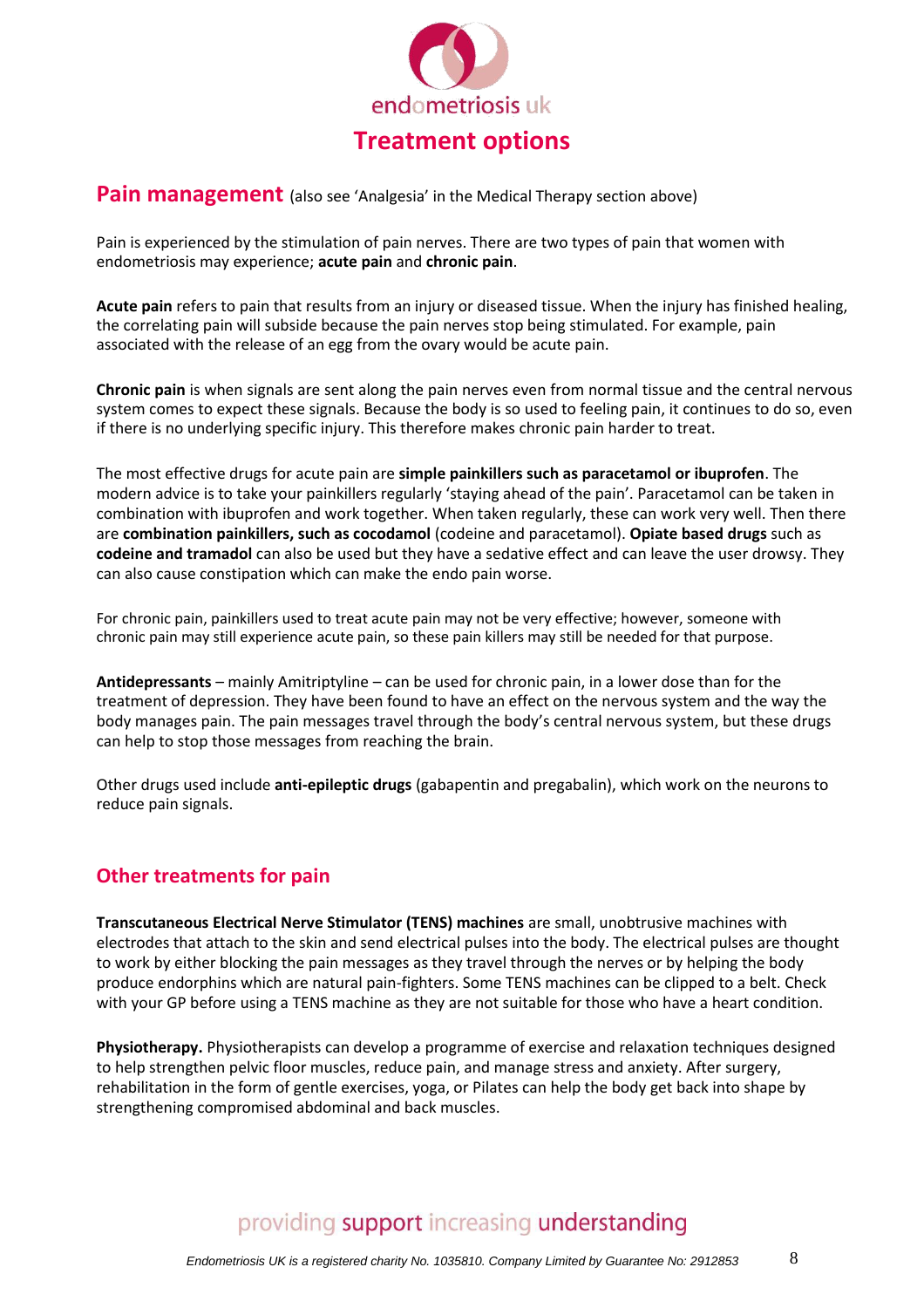

**Superior hypogastric block.** A superior hypogastric block is an injection of local anaesthetic and steroid around the sympathetic nerves which supply the organs of the pelvis. These nerves are located on either side of the spine in the lower abdomen. This is to stop the patient feeling pain in the pelvic area.

**Pain clinics** take a holistic approach to the patient. Treating pain usually involves a team approach to manage not only the pain itself, but also factors such as anxiety, depression and quality of sleep – all of which can affect how we feel pain. A comprehensive pain treatment plan may include medications, injections, counselling, exercise programmes and other treatments.

**Expert Patients Programme (EEP)**. These courses are designed to teach patients how to adapt to living with a chronic condition. They will help you gain a better understanding of your condition, the impact it has on your life and provide support and confidence to help take control of your health. Course topics include dealing with pain and extreme tiredness, coping with feelings of depression, relaxation techniques and exercise, healthy eating, communicating with family, friends and health professionals, and planning for the future.

**Acupuncture** may be beneficial for the treatment of pain. An acupuncturist inserts needles into certain points on your body to stimulate nerve endings and release endorphins (that have pain relieving qualities). Acupuncture also aims to break up 'stuck' blood, which would reduce the pain.

*Also see complementary therapies below as some of these may be used in the treatment of pain.*

**Surgery** can be used to alleviate pain by removing endometriosis, dividing adhesions or removing cysts. A hysterectomy could also relieve painful symptoms if it is successful – please see our hysterectomy information pack for more details.

With laparoscopic surgery, different rates are reported, but studies suggest a 62.5% improvement or resolution of pain at 6 months, with 55% still improved at 12 months. Failure to respond to surgical treatment may be due to incomplete removal or destruction of the disease, or because of recurrence.

## **Nutrition**

There has been quite a lot of research into diet and endometriosis, which suggests that avoiding certain foods and eating more of others, may stop endometriosis from developing and /or reduce symptoms – including pain. We recommend the book 'Endometriosis – A key to healing through nutrition' by Dian Shepperson Mills and Michael Vernon, which is available on Amazon.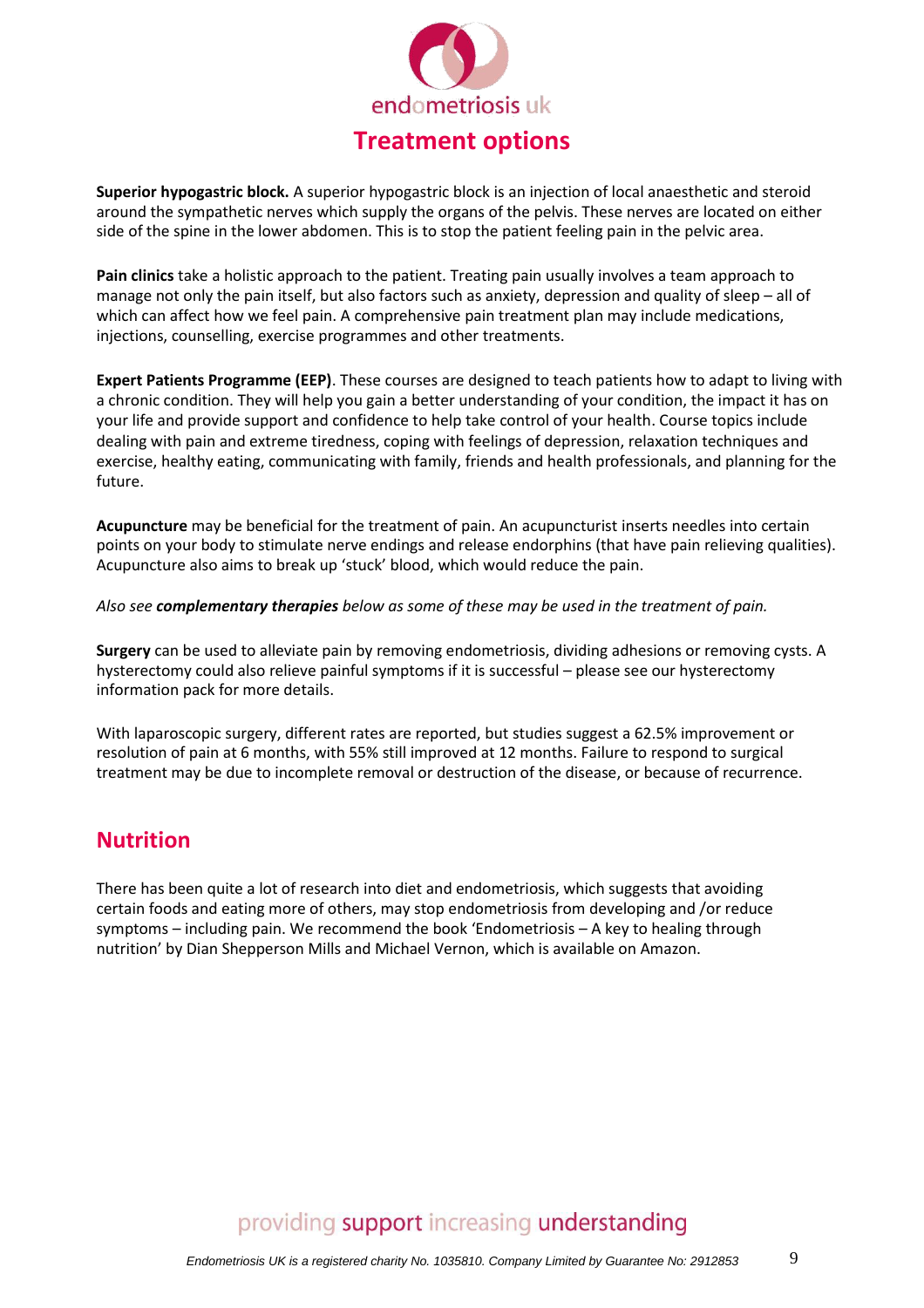

## **Complementary Therapies**

We recognise that some complementary therapies may be beneficial in controlling the symptoms of endometriosis. However, in the absence of evidence based on clinical trials, Endometriosis UK cannot endorse claims that such therapies control the disease.

It is important, when embarking on a complementary therapy, to ensure you are following the advice of a registered, professional practitioner. Always consult your GP before you try a complementary therapy.

For more information on complementary therapies, and how they can help with endometriosis specifically, you may want to see our series of complementary therapy fact-sheets, which you can order using our publications list (enclosed with this pack) or via the website.

**Acupuncture:** this therapy follows the ancient Chinese belief that the body is made up of energy (Qi), and that the flow of this energy can become disturbed. Fine needles are inserted into the energy points on the body to try to restore the flow of energy, promote healing, and relieve pain.

**Chinese herbal medicine** makes use of combinations of herbs, known as formulas, which work together to emphasise the most useful qualities of each herb, and reduce any undesirable effects. When confronted with a particular problem, e.g. endometriosis, the practitioner aims to identify which aspect of the bodily function is disrupted, leading to the presenting symptoms. Once this is achieved, a formula is chosen which best addresses this imbalance, and restores the harmonious function of the whole body.

**Homeopathy** is a form of healthcare that looks not just at the physical symptoms a person may experience, but also a wider range of aspects – environmental, genetic, social, and personality factors. A qualified homeopath will be able to advise you which herbs and supplements may be beneficial for you. Do not self-medicate with herbs, as they can have as strong an effect as prescribed medication. It is important to get the right advice.

**Hypnotherapy** focuses on the role of the subconscious to bring about a desired effect or to change the client's condition. Hypnosis can assist in two areas. Firstly the client will be encouraged under hypnosis to seek out and allow healing to take place in the area affected by endometriosis. The second approach is in the area of pain control. Clients will first receive suggestions that diminish the pain and increase the body's resistance to it.

**Osteopathy** is based on the principle that the well-being of an individual depends on the skeleton, muscles, ligaments and connective tissues functioning smoothly together - for your body to work well, its structure must also work well. Osteopaths work to restore your body to a state of balance, where possible without the use of drugs or surgery. Osteopaths use touch, physical manipulation, stretching and massage to increase the mobility of joints, to relieve muscle tension, to enhance the blood and nerve supply to tissues, and to help your body's own healing mechanisms.

**Reiki** is a relaxation technique from Japan, which involves using hands to move energy round the body to keep the body in harmony.